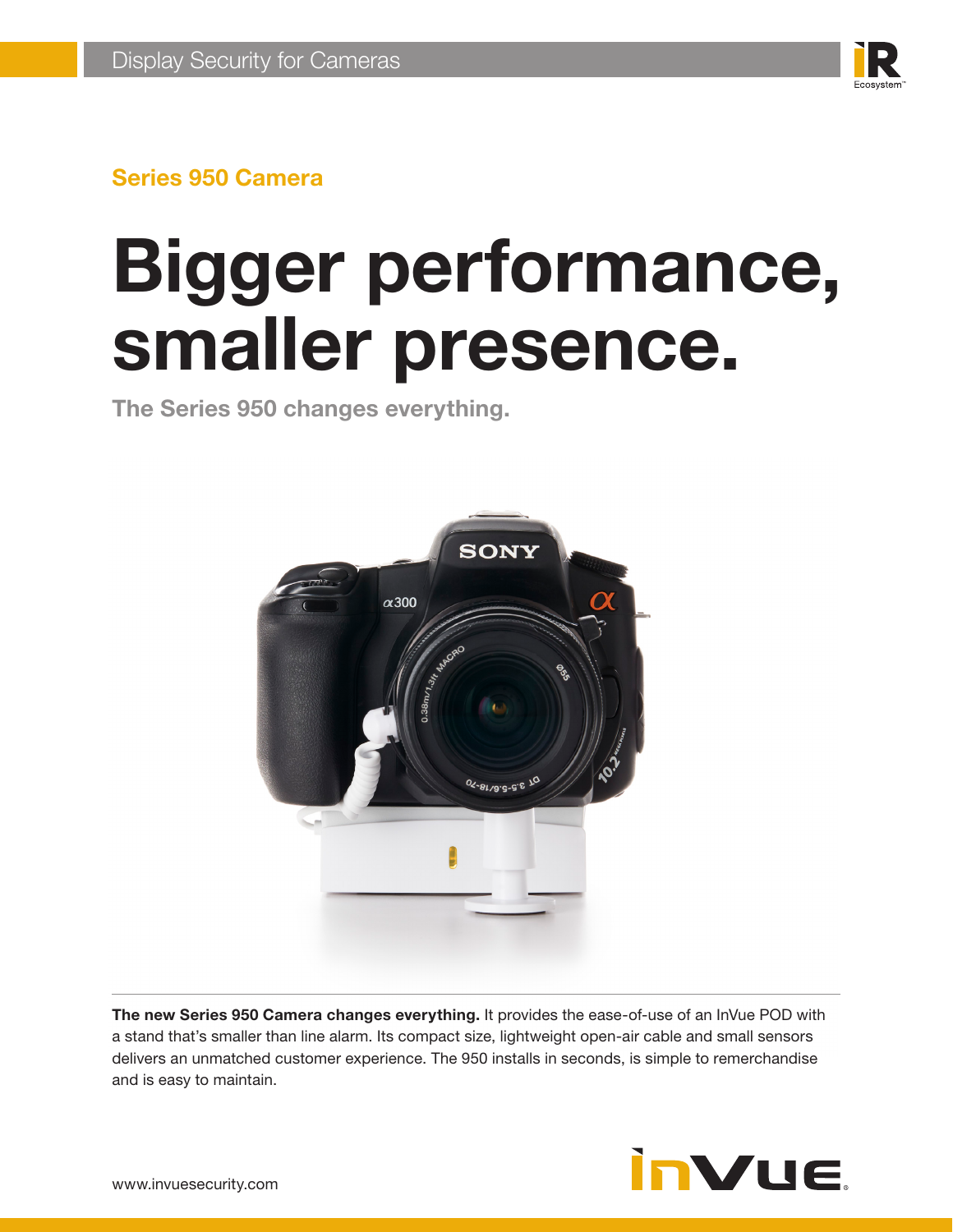

#### **Above counter system designed exclusively for cameras.**

- 1 "Gold is Good" AP sensor LED clearly indicates armed status
- 2 Open Air sensor cable is designed to allow easy daily merchandise removal
- **3** IR interface is easily accessible above the counter



#### **Features**

- › Backup battery with low battery indicator
- › Low audible alarm sounds if merchandise is removed, cables are cut or display stand is moved
- › Adjustable lens stand (optional for DSLR only) lends support for heavy camera lenses
- › Digital signage compatible

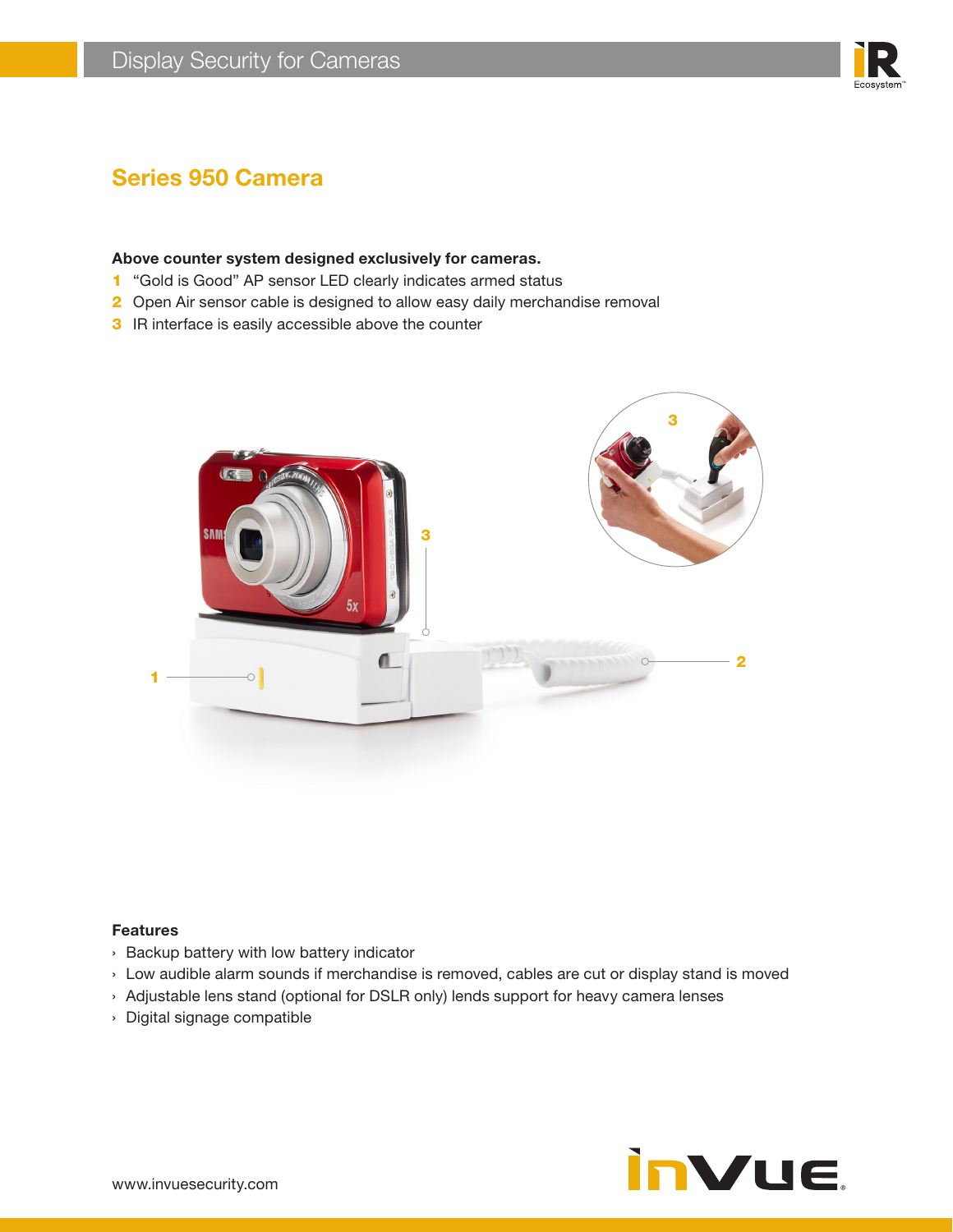

#### **Unmatched customer experience.**

- 1 "Open air" cable allows customers to experience the true weight and feel of the merchandise
- 2 Stand assures camera is always displayed in the optimum display position
- **3** Small stand beautifully showcases the merchandise



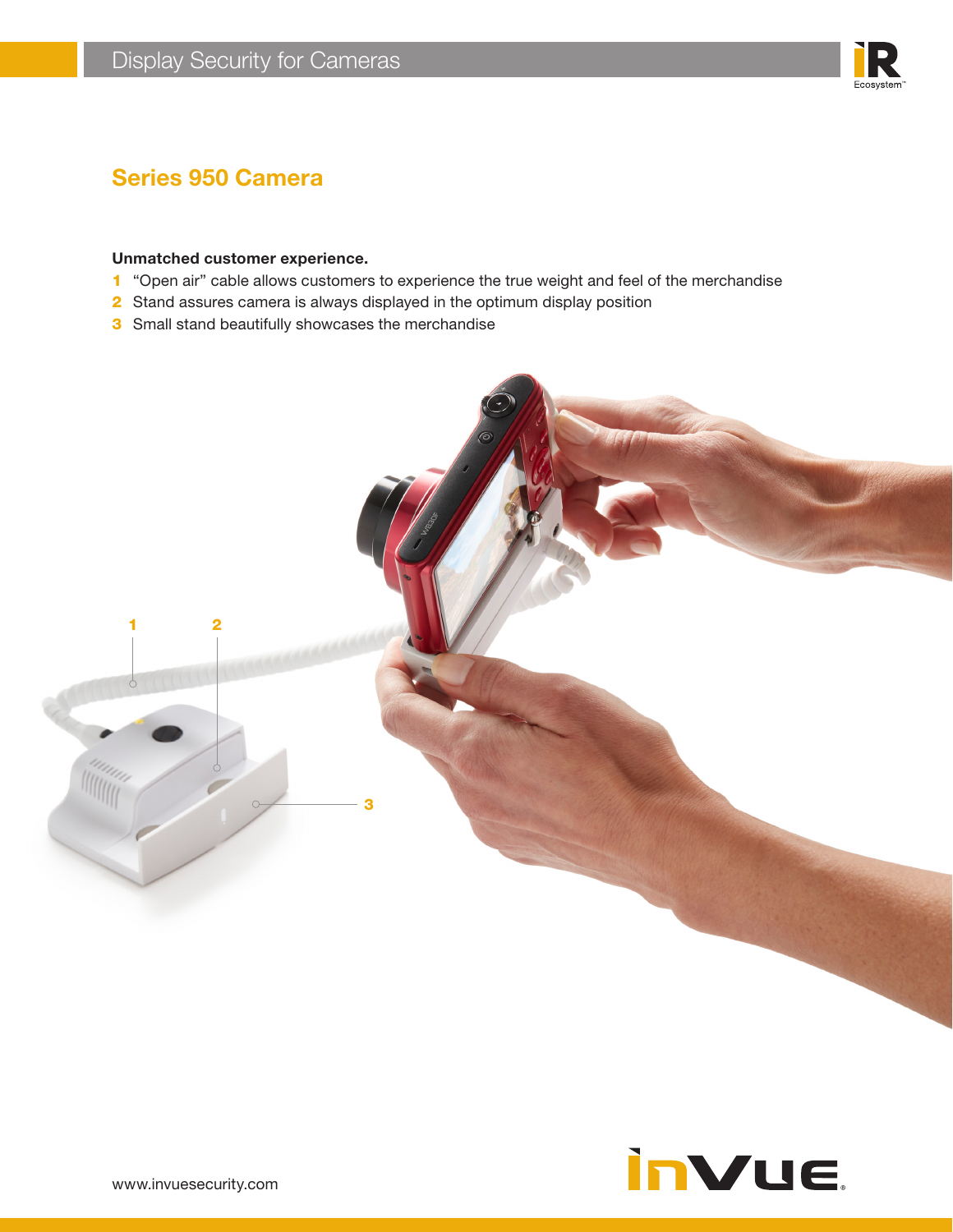



#### **Camera Alarm Unit (EC95005):**





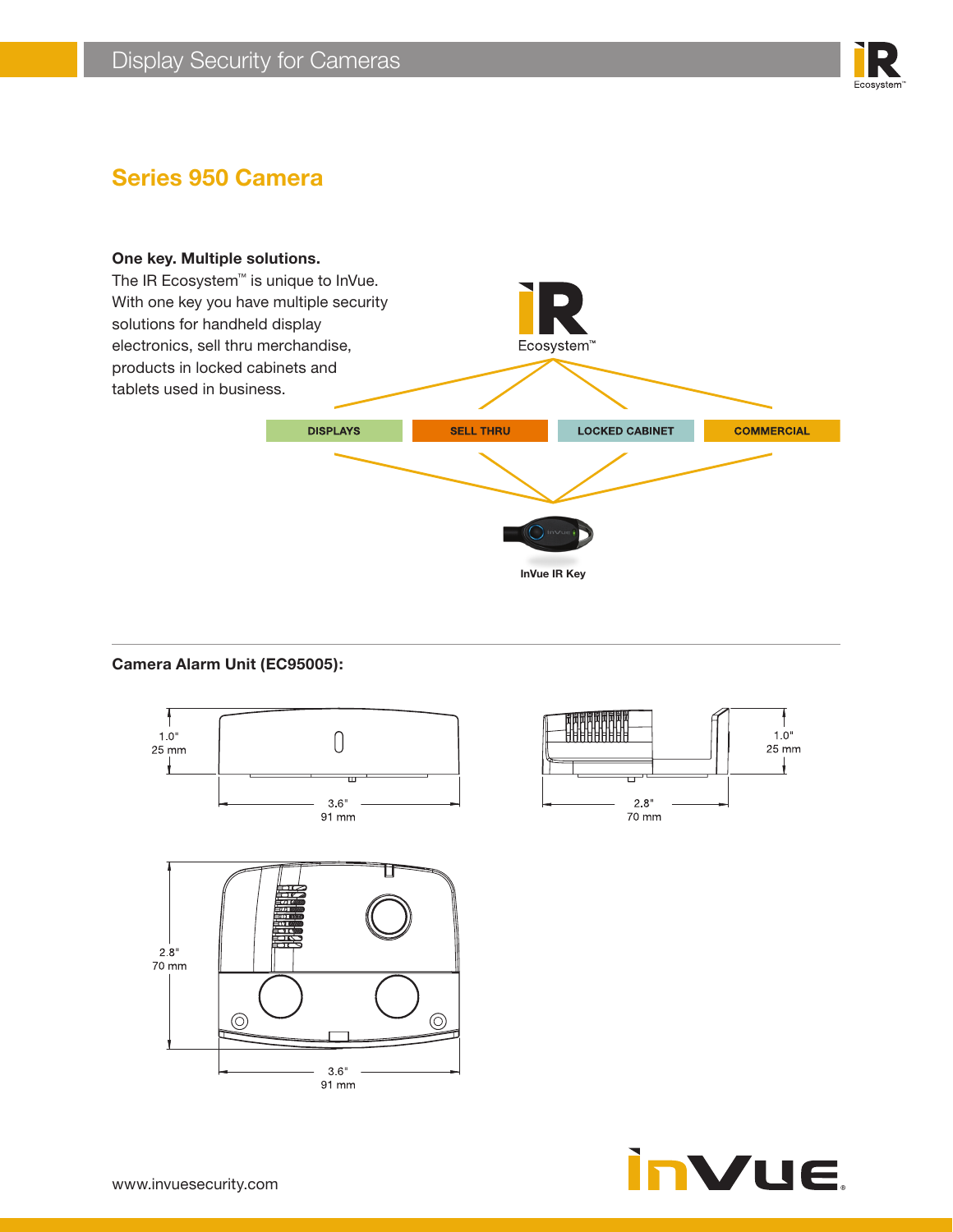

**Camera Sensor (EC95210):**



**Lens Sensor (EC95211):**





**Lens Stand (ZA2500):**